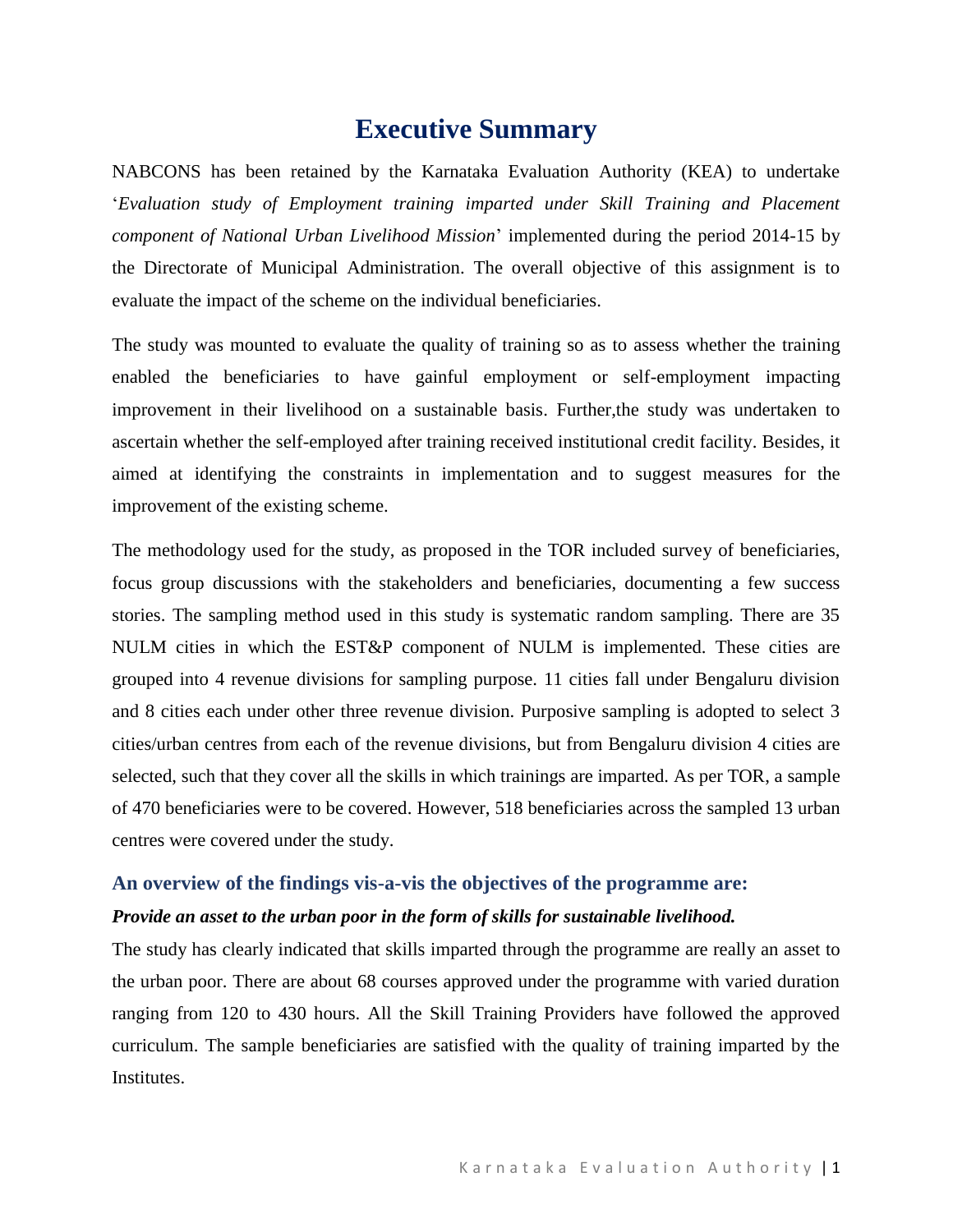### *Increase the income of urban poor though structured, market-oriented certified courses that can provide salaried employment and / or self-employment opportunities*

All the approved courses are designed to improve the skillset of the individual which has helped the trainee get salaried employment or self-employment opportunities. Most of the sample beneficiaries acknowledged that the training undergone has helped in improving their employability quotient and many have been employed. 63.5% of the sample beneficiaries secured employment. Some of them have also taken up self-employment, particularly those who have undergone LMV and Construction courses. However, the study has revealed that some beneficiaries (Department of Health) under the scheme have successfully completed the training but do not have employment opportunities viz., 'Nursing aids', 'Health care multipurpose worker', 'Midwifery assistant'. Thecertificates issued by RDAT Hyderabad are not recognised by the private or government hospitals, as the course duration is less than 6 months and do not have a component of internship. Hence,course module of such trainings may be modified to meet the industry standards and requirements.

## *Ensure inclusive growth with increased contribution of skilled urban poor to the National Economy*

The findings of the study has brought out that the programme has been highly beneficial for the urban poor targeting the people from BPL families. As per the data furnished, the coverage under women was 42% as against the norm of 30% and 21% under minority category against the requirement of 15%. The programme has undoubtedly benefited the poor urban youth.

### **The Overall Findings of the study are given below:**

1. As per the field observations, ULBs created awareness about the programme in their area of operation through TV, local cable operator, Newspaper, SHGs, Pamphlets, Notice Board in ULB and wall paintings. The major source of knowledge about the conduct of training programme was from Newspapers/pamphlets (37.8%), through friends & relatives (31.9%), and through CMC (18.3%). The field study indicated that awareness created by the ULBs is satisfactory. Due to wide publicity through different medium the target population is aware of the benefits under various schemes applicable to them. Recently, the department has come out with radio jingles to publicise the scheme.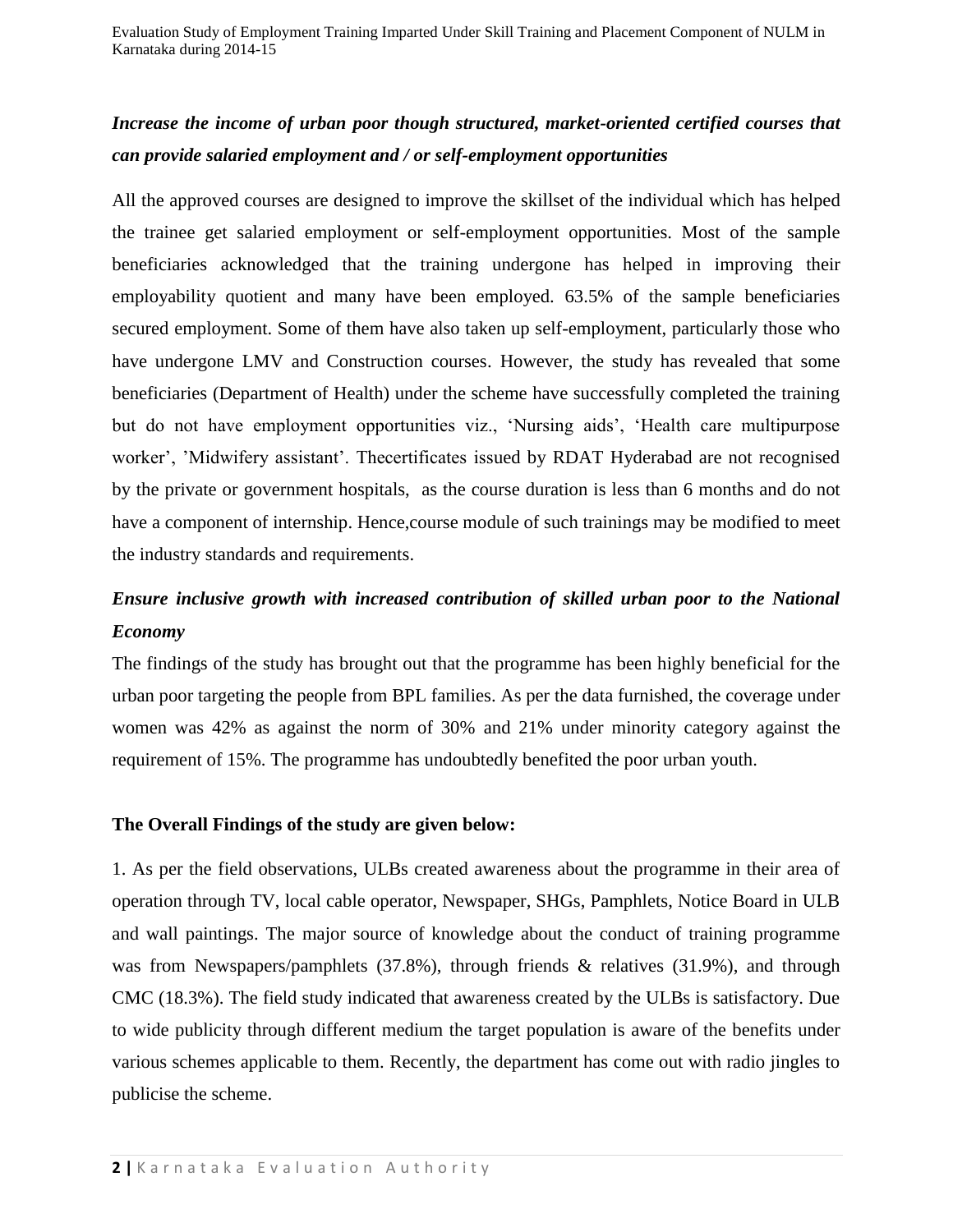Executive Summary

2. As per the terms and conditions of sanctions accorded to enlisted Skill Training Providers, out sourcing for conduct oftraining is not permitted. Accordingly, no outsourcing was observed in the field except in respect of Keonics who are imparting training through their franchisees. CIPET, conducted the training programmes in Mysore, KSFES in Bangalore, KGTTI in Bangalore and Kalburgi. KSRTC in 4 training centres. RGRHCL have their training institute in Bangalore and they have conducted the training programmes in all the districts with the help of NirmithiKendras.

3. In all the sample cases interacted, it was observed that the Training Institution have not charged any fee or collected any charges from the beneficiary. The franchisees of KEONICS have also not levied any additional charges.

4. It was observed that each Training Institution followed its own time table and commenced the trainings as per the local requirement. However, the duration of training i.e. number of hours/ days, syllabus, teaching methodology of each training course was similar.

5. The syllabus, training content, duration, methodology was observed to be similar in all the sample cases.

6. The DMA fixedthe targets to each ULB and Training Institution based on their capacity & infrastructure. The decision to allot certain courses to a training institution is dependent upon the hardware and software configuration, availability of Faculty support, space and number of machines. As regards LMV training the ULBs decide the Training institute after assessing that the Motor Driving School has valid licence from RTO and is in the business for the last 3 years.Training Institutions like Keonicsallocated the target in each urban centre among their franchisees depending upon their capacity and capability.

7. The discussions with ULB officials reveal that the eligibility criteria stipulated in letter no. DMA/UPAMU/EST&P/CR/66/2014-15 dated 10.10.2014 for selecting the candidates have been strictly adhered to. No major deviations were observed in the field visit and among the sample beneficiaries, except in respect of upper age limit.

8. As per the data furnished by DMA the ratio of women and minority was 42.1% and 21% as against the requirement of 30% and 15% respectively. However, in respect of differently abled persons, the performance was not satisfactory, as the achievement was 0.8% only against the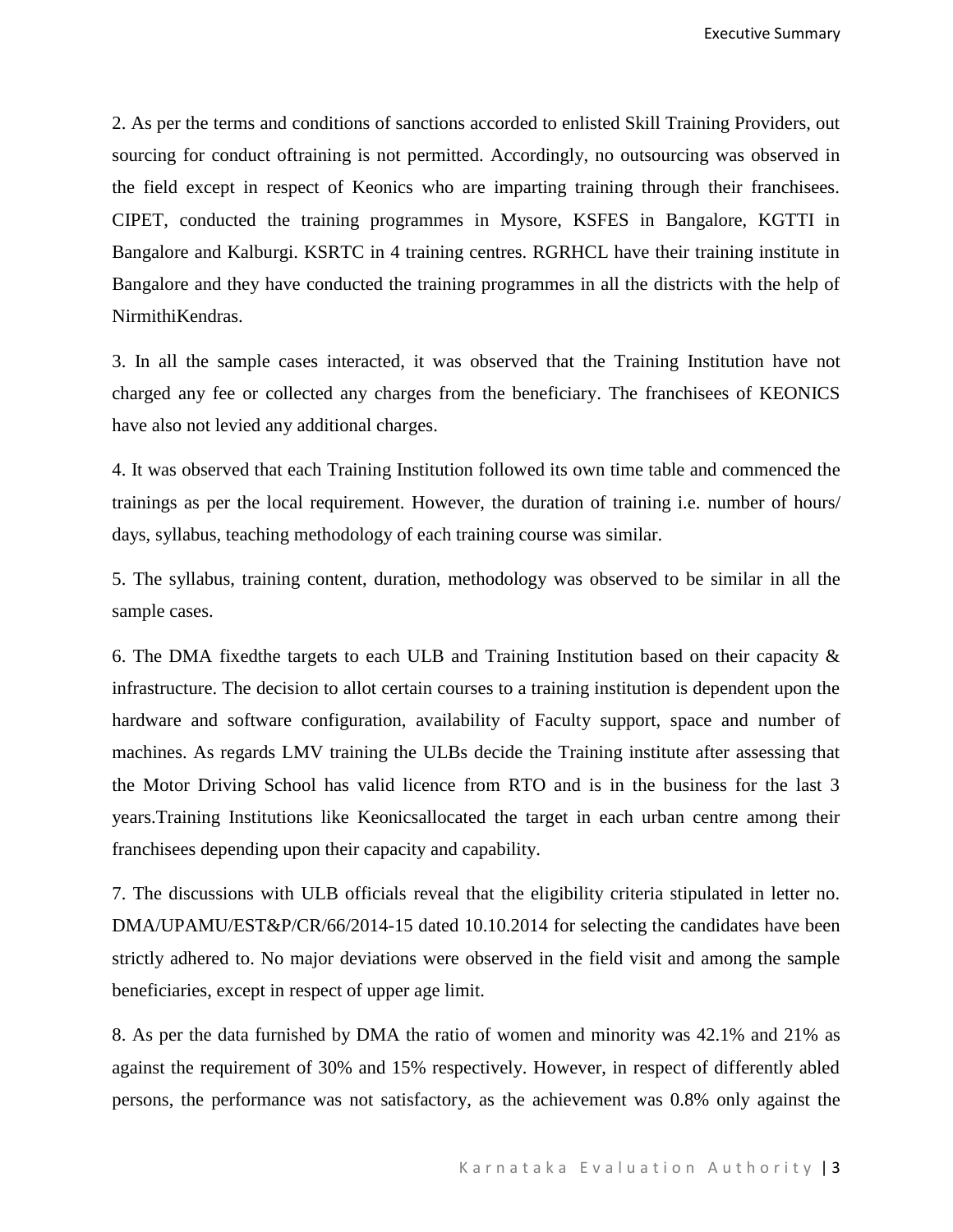requirement of 3%. Even from the sample studied during the field visit, it was observed that the share of women was 45% and minority was 11.6% while differently abled was 1.2%.

9. 'MargadarshanaSabhe' are conducted by the ULBs to give publicity to the programmes of the department. The preliminary selection of a candidate is done by a Committee consisting of Municipal Commissioner/ Dy.Commissioner, Chief Officer, Representative of Training Institute etc., either through personal interview or scrutiny of the application. The list is then placed before the Committee, City Management Monitoring Unit (CMMU), which will finalise the list of candidates for the Training Programme. Generally, for each approved Training programme additional candidates list is attached as reserve list. In case there is absenteeism or if the candidate leaves the programme after a week, the next candidate in the reserve list is included for the programme. This procedure is being followed as per the field study observations.

10. The field study findings and discussions with Training Institutions indicated that selected candidates not joining the training and candidates leaving the course after joining is not a common phenomenon, though it has happened in certain batches. The major reasons for not joining or leaving after joining the course are as under:

a.Candidates leave if they find it difficult to cope with the subjects

b.Due to domestic reasons

c.Selected by another department which apart from training is giving stipend.

d.Absence of financial stake/ commitment or penalty has prompted some of the candidates to leave the course in between.

e.Proper food and accommodation is not provided by the Training Institutes.

Discussions indicated that the absenteeism is more pronounced in outstation residential courses organized at CIPET, Mysore; KSFES, Bangalore; KSRTC training Institutes in four districts.

11. About 46% of the sample, had an educational qualficiation of SSLC or below SSLC. They have been given training mainly in courses offered by RGRHCL, CIPET, GT&TC, ITI, KSRTC, LMV and Health. Graduates and post graduates accounted for 26 % and 4% respectively who underwent training mainly in courses offered by KEONICS.The male-female ratio in the sample was 55:45. Minority was 11.6% SC/ST - 31.8%, OBC-38.8% and General-17.8%.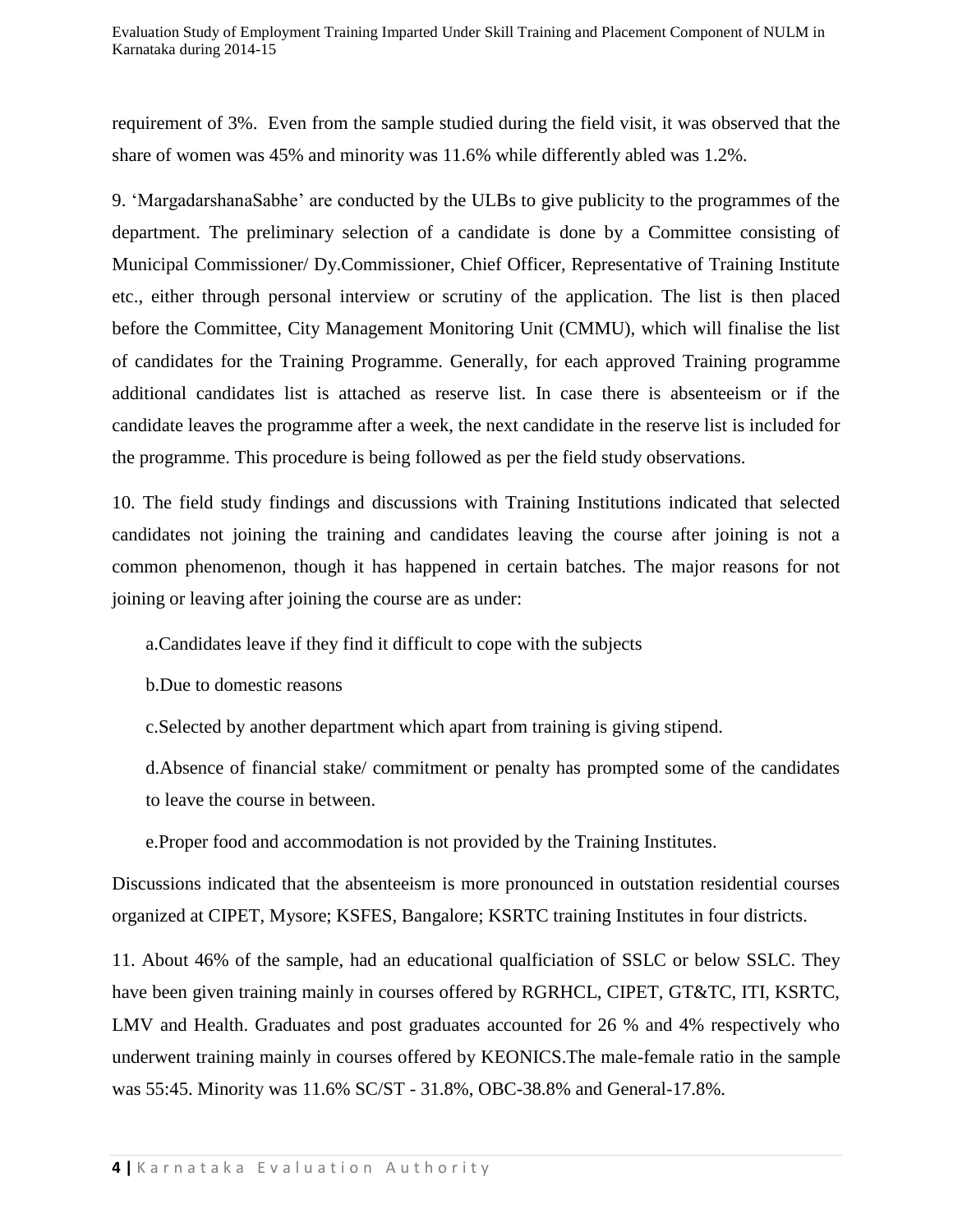12. The field study indicated that about 65% of the beneficiaries were not given soft skills during the training. The interactions with the training institutes indicated that long duration courses generally have this component and some of the institutions are ensuring that this component is included in their curriculum. CIPET beneficiaries acknowledged that they were provided soft skills, while some of the KEONICS beneficiaries acknowledged that they were given training on soft skills. Interactions indicated that communication skills, group discussions, etiquettes, were some of the components which were taught as soft skills.

13. Field study indicated that 63.5% of the sample beneficiaries have secured employment. None of the beneficiaries reported permanent employment in Government/ Board/ Corporation. However, 13 beneficiaries reported they are working in CMC, Board as contract employees. 72.7% of the sample reported that they are employed in private sector. Of the 239 beneficiaries working in private sector, nine beneficiaries reported that they are employed/continuing employment not based on the training received. About 23.4% of the sample indicated that they are self-employed but none of them reported to have secured bank loan.

14. As per the field study findings, only 99 out of 329 employed beneficiaries i e. 30% of the sample, got employment within one month after completion of Training.

15. Analysis of the Training Institution wise employment indicates that majority of GT&TC, ITI, RGRHCL beneficiaries got employment within one month. As regards KEONICS it is 29%. Data analysis also indicated that those who have SSLC and below qualification have got employment earlier that those who have higher qualifications.

16. As per the guidelines the following skill training providers viz., KGTTI, GT&TC, CIPET, KSFES, RTO (LMV), KSRTC (for HMV), have been authorized to issue certificates. The certification for other skill training providers viz., Government ITIs/ Polytechnic Colleges, KEONICS, DIC, Dept of Health, RUDSET, RGRHCL is to be done by RDAT Hyderabad. Field visit indicated that some of the Institutions viz., ITI/Polytechnic College, RGRHCL have issued the certificates to the candidates after successful completion of the training. They are NCVT recognized and follow the required syllabus. As third party assessment was not done through RDAT Hyderabad, DMA does not recognize the certificates issued by RGRHCL/ ITIs.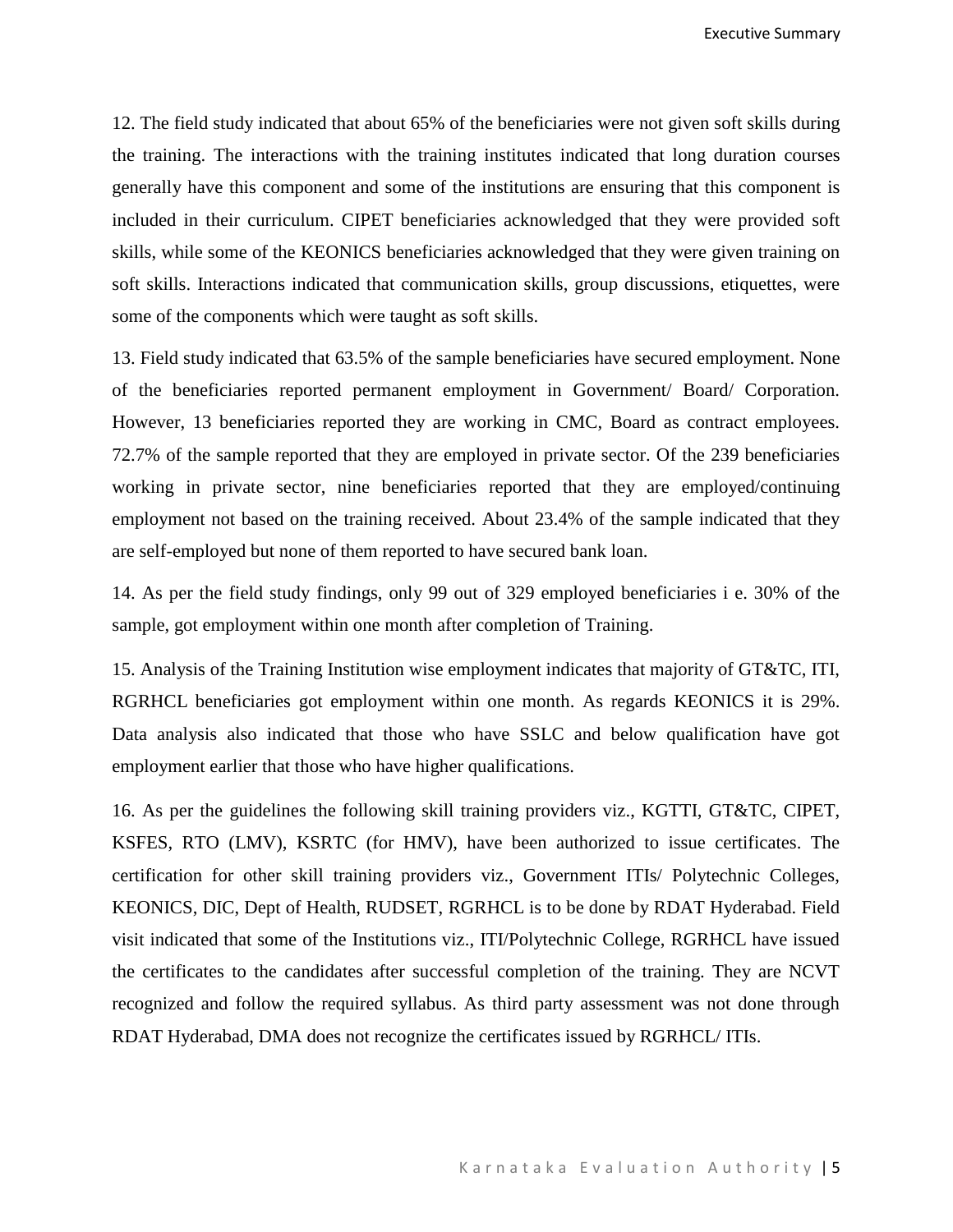Evaluation Study of Employment Training Imparted Under Skill Training and Placement Component of NULM in Karnataka during 2014-15

17. Only 25% of the sample indicated that they have received the certificate within one month. This includes samples from RSETI, DIC, ITI/Polytechnic College. Though they have received the certificates, it is not through third party assessment. For instance, Polytechnic College Bhadravati has got the Third party assessment done through RDAT Hyderabad subsequently and the certificates were received after a period of 5-6 months. During 2014-15, it was observed that the Third party assessment through RDAT, Hyderabad was delayed. The DMA follows a procedure where they will get the training completion details from the ULBs across the State and consolidate and advise RDAT, Hyderabad for assessment. RDAT, Hyderabad after receipt of the data will assign Assessors to various ULBs. After conduct of examination, the Assessors share the result with RDAT, Hyderabad which in turn issues the certificates to DMA Bangalore for distribution of certificates by various ULBs. The tedious process and red tape had delayed the conduct of examination by the Assessors as also issue of certificates to the candidates.

The candidates trained by KSFES Bangalore have not received the certificates even after a lapse of two years. KSFES has indicated that as per their rules they will not issue a certificate unless full payment is received from the candidates. DMA has paid only 40% as the first instalment and the second instalment of 40% will be released only after issue of certificates to the candidates, while the balance 20% will be released when 50% of the trained candidates are employed. Owing to this impasse, the candidates are sufferers and they have not got any employment till date.

18. The field visits indicated that very few STPs viz., CIPET, KEONICS have some tracking mechanism of successful candidates. Generally, post tracking of successful candidates and assisting them to secure wage employment or facilitating them to obtain financial assistance under any government scheme/banks etc was absent in the field.

19. The field study revealed that in none of the sample cases, the trainees have availed bank loan or subsidy after training for the self-employed under PMEGP.

20. As per the scheme guidelines the Skill Training Providers will get the sanctioned amount in three instalments in the ratio of 40:40:20. This is applicable to all Training providers except LMV and RGRHCL where the instalments will be released in the ratio of 50:30:20. The first release will be after commencement of the training and the second instalment will be released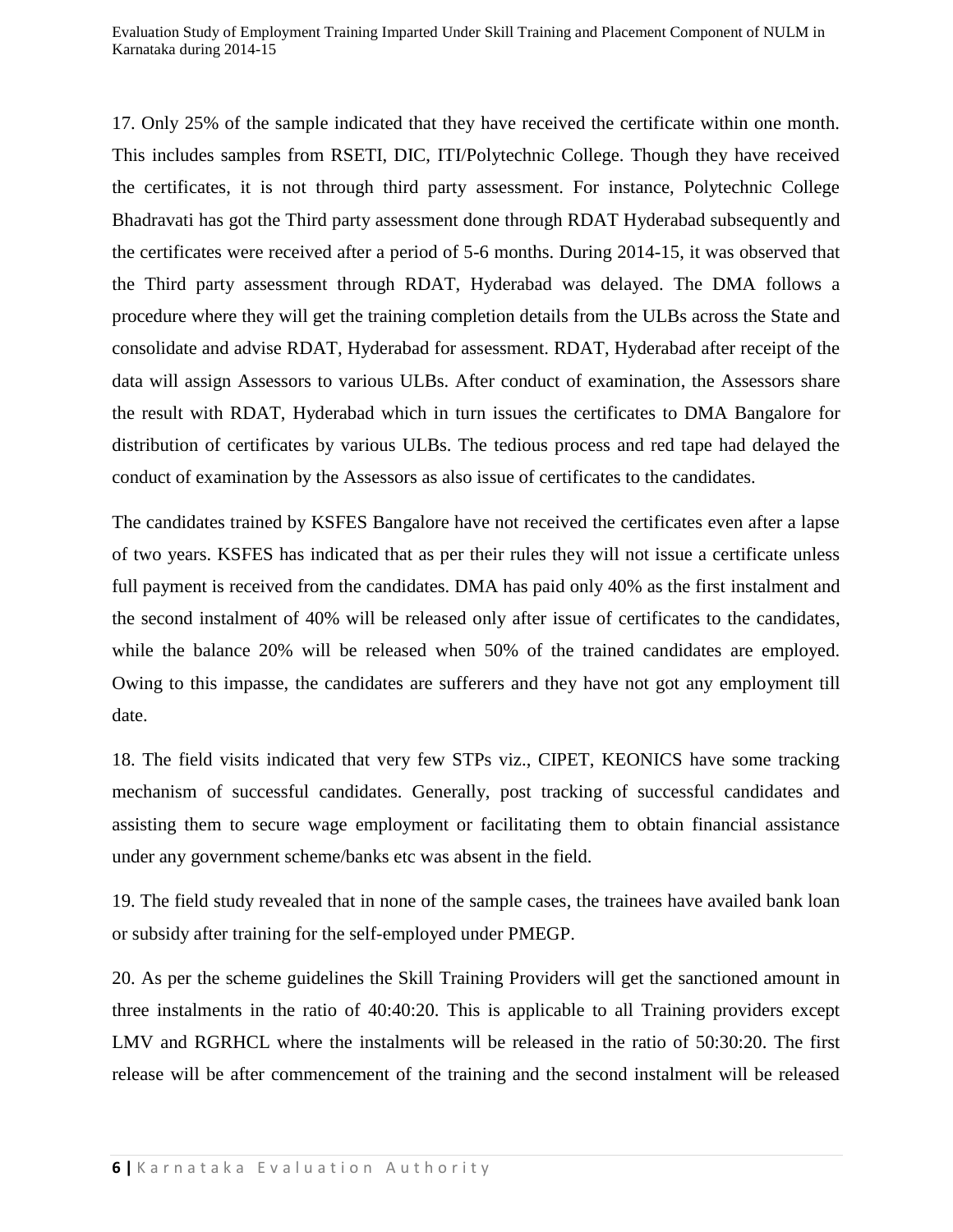Executive Summary

after certification and the third instalment will be released after 50% of the trained candidates get employment and post placement track is done for 6 months.

Discussions indicated that there is no additional penalty to STPs other than non-release of the third instalment of 20% of the sanctioned amount. In majority of the sample cases, it was observed that DMA had released only the first instalment. It was also reported that as on 30.06.2017 none of the STPs has received all the three instalments, across 35 Urban Centres for the sanctions made during 2014-15.

21. In all the sample cases, there was no failure and all had passed in first attempt. Discussions with the Training Institutes indicated that there are failures in some batches but the percentage of failures is less than 3%. The Training Institute retrains the candidates, without charging any additional fee and ensure that they pass certification exam. This is done mainly because the DMA will not only stop release of 40% of the fees in respect of failed candidate but also recover the first instalment of 40% already released and the examination fee. The discussions indicated that failures are mainly due to delay in conduct of examination by the certifying agency, after the course is completed. In some of the sample cases the delay in conducting the Certificate exam was more than one year.

22. The field study indicated that there is no public domain where the list of all successful candidates with their bio-data, experience and skill set under the programme is published. Some ULBs are conducting the job melas where the unemployed certified candidates register in advance with the department and the prospective employers take part in the mela and select candidates based on skill test, interview etc. Recently Ministry of Skill Development and Entrepreneurship has come out with a portal https://ncvtmis.gov.in wherein the candidates can register, search for vacancies and apply. Similarly, the Job providers/Establishments can register, post vacancies and access the data of suitable candidates. This portal is for ITI certificate holder who have secured NCVT certificate. DMA may come out with a similar portal for candidates to register with certified skill set with their bio data, the prospective employers will have to access the data base so that they can source their requirement through this portal.

23. The field study indicated that skill gap analysis has not been done to identify the market demand in that particular urban centre. The discussions with the officials indicate that they have not referred to the skill gap analysis prepared by NSDC. They indicated that target is given by

K a r n a t a k a E v a l u a t i o n A u t h o r i t v | 7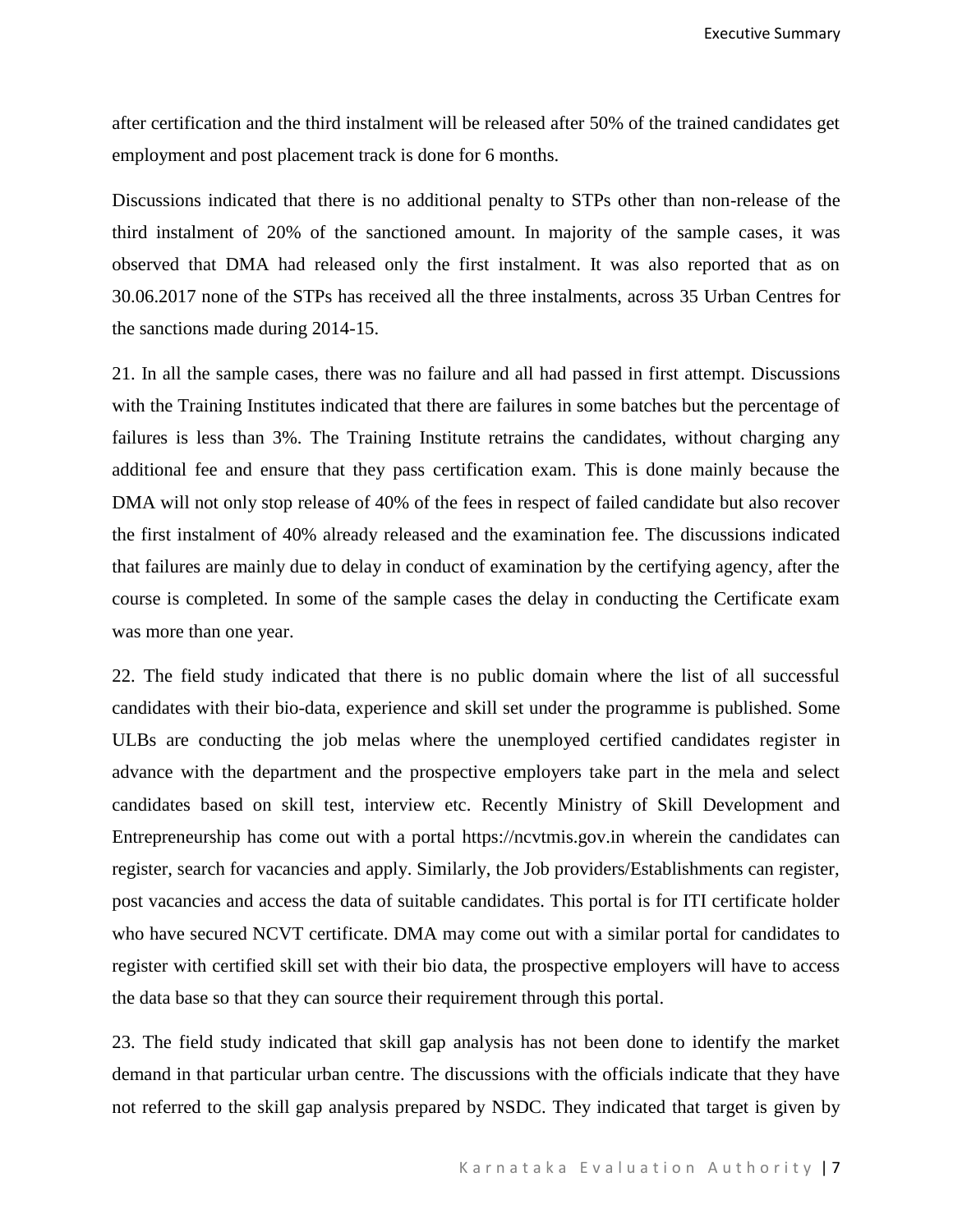DMA and they try to achieve the same. Sometimes they change the trade allotted by DMA at the district level depending upon the demand. The district level committee headed by Deputy Commissioner has been permitted to change the Trade allotted by DMA.

24. As discussed six skill training providers viz., KGTTI, GT&TC, CIPET, KSFES, RTO (LMV), KSRTC (for HMV), have been authorized to issue certificates. The certification for other skill training providers viz., KEONICS, DIC, Dept of Health and Family Welfare, RGRHCL, Government ITIs/ Polytechnic Colleges, RUDSET is to be done by RDAT Hyderabad. The Certifying agency visits the urban centres and conducts a written examination of the trained candidates and issues the certificates. The DMA is making payment of certification fee directly to RDAT Hyderabad.

Undue delay was observed in the certification process in respect of candidates who had to receive certificates from RDAT Hyderabad. The delay was ranging from 6 months to 2 years after completion of the training which definitely has impacted the employment opportunities. To address this issue DMA may consider enlisting some more agencies for third party assessment.

25. The field study indicated that there is no change in the course content, training syllabus since 2014-15. Discussions with the candidates and Skill Training Providers indicated that the syllabus is comprehensive and there is no need to revise it for the present.

26. The field study revealed that this programme is a boon to the urban poor which has imparted skill training free of cost. The beneficiaries have improved their employability quotient and many of them have improved their economic status. The objectives and the guidelines of the scheme are comprehensive. There is scope for improvement in the procedure followed during implementation of the scheme. The recommendations and changes required are given separately.

### **Major recommendations:**

The study indicates that the targets are set by the DMA at the State level and distributed among the urban centres. The training institutions and targets are set without taking into account the local needs. Some of the important recommendations are as under:

• There is no specific instruction as to who are considered 'urban poor' and what the eligibility criteria is. The Department has to fix appropriate income criterion for identification of urban poor.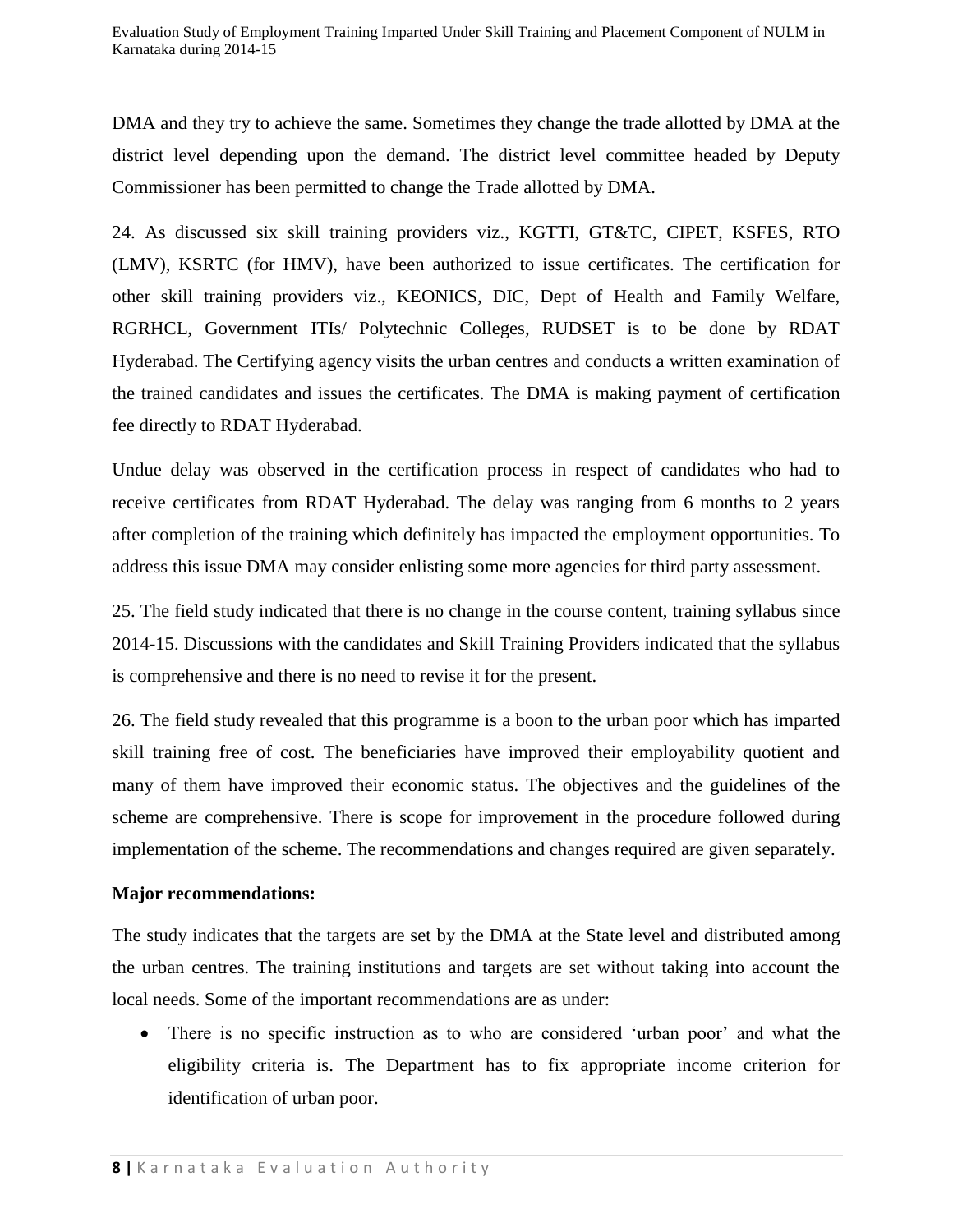- The upper age limit needs to be relaxed and increased to 45 years from the present 35 years. There is potential to skill the age group of 35-45 years, especially urban poor women, which would help them to be economically empowered.
- The DMA may put in place a procedure for the third party assessment to be done on the last day of the training programme. If required they may enlist other suitable agencies for third party assessment.
- There is enormous delay in settlement of claims raised by the STPs. The entire procedure for settlement of claims to be revamped and red tapism to be curtailed. Delegation of power in this regard will facilitate improved delivery under the scheme.
- DMA shall ensure that Skill Training Providers have in place a proper tracking mechanism of the trained candidates. The STPs shall work towards providing jobplacement or setting up self-enterprise for all the successful candidates.
- DMA shall ensure that a suitable web portal is designed and placed in public domain indicating the bio-data, skill set of all successful but unemployed trainees. This would help the prospective employers in private/public sector, individual entrepreneurs to source their requirement from the pool of skilled candidates.
- Soft skills training needs to be included in all the training modules as they will facilitate the candidate to improve their employability. Soft skills training course module to include Basic Communication skills (in English and Kannada language), Basic Computer operations (for courses other than computer training), Professional etiquettes, Personality Development& Financial literacy. The soft skills may also include a session on how to write a CV.
- DMA may ensure that the Skill Training Providers give proper food and accommodation to the Trainees.
- The LMV training should also accompany advanced training for obtaining 'yellow badge'. This would facilitate the candidates to get employment as taxi drivers for driving yellow board vehicles.
- Third party assessment on course completion should be taken up on the last day of the training programme or immediately after the programme so that the trainees will get the Certificates on time.